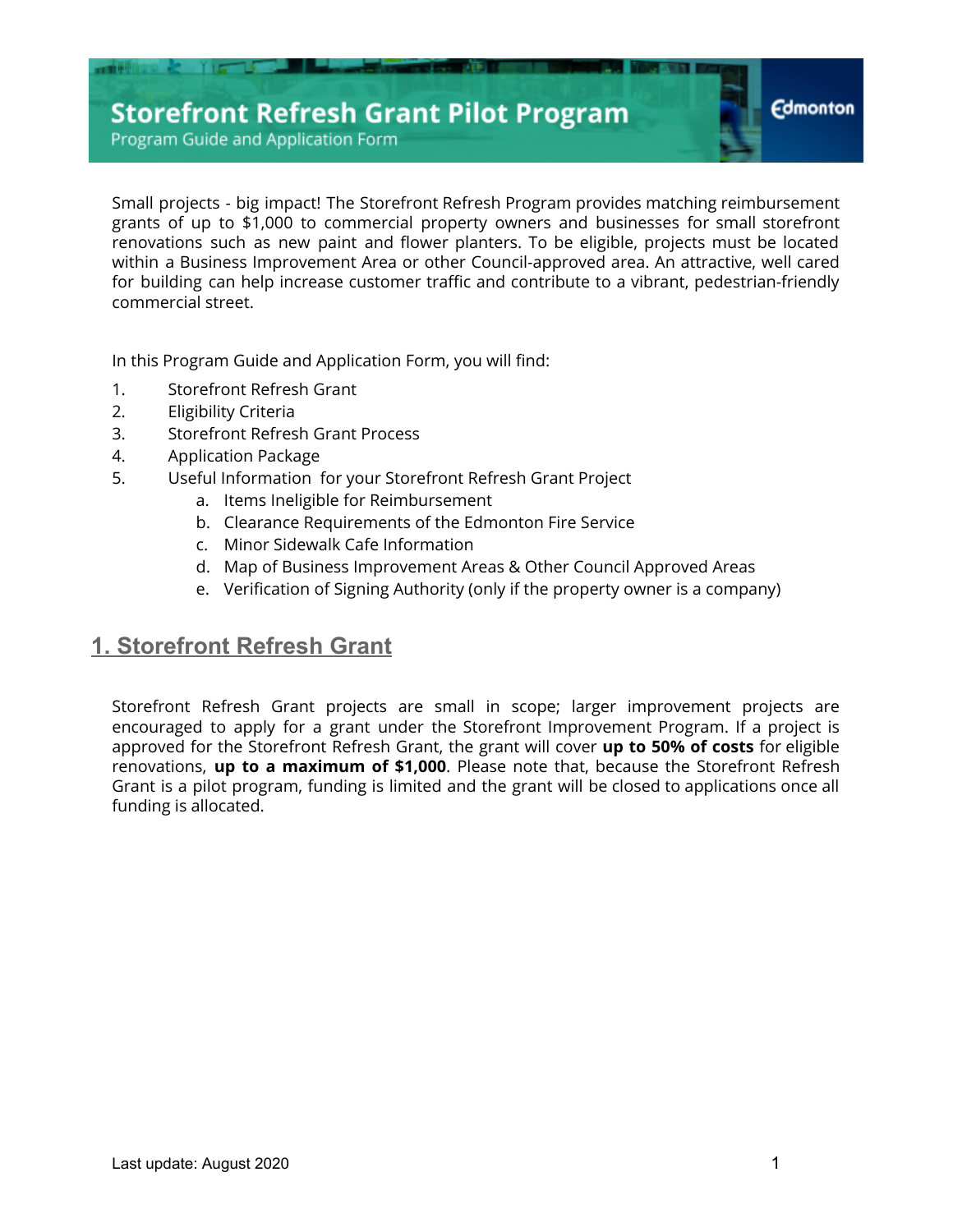

## **2. Eligibility Criteria**

Projects that are eligible to apply for a Storefront Refresh Grant must meet all of the following criteria:

- ❏ Commercial unit is located on the main floor and facing the street.
- ❏ Commercial unit is located within a Business Improvement Area or other Council-approved area.
- ❏ The project is a small-scale renovation project; it is not part of a larger renovation effort.
- ❏ The property owner is current on municipal property taxes for the building.
- ❏ The building is located within a Business Improvement Area or other Council-approved area (see map on page 18).
- ❏ The person submitting the application is the property owner or a person/tenant legally designated by the property owner to complete the Storefront Refresh Grant application.
- ❏ The work that you are requesting a grant for must be one or more of the eligible enhancements listed on page 7 of the application form.
- ❏ The project must not start before funding is approved by the Program Manager. Successful applicants will be notified with an Allocation Letter.
	- ❏ Once approval is granted, the project must be completed within six months. If the renovations are not completed and documentation not submitted within six months of the Allocation Letter, the project will no longer be eligible to receive a grant.

## **3. Storefront Refresh Grant Process**



### **Step 1: Apply to the Program**

Applications will be accepted on a first-come, first-served basis starting on July 1, 2019 and will no longer be accepted once all funding is allocated. Please check the website for details (edmonton.ca/storefront)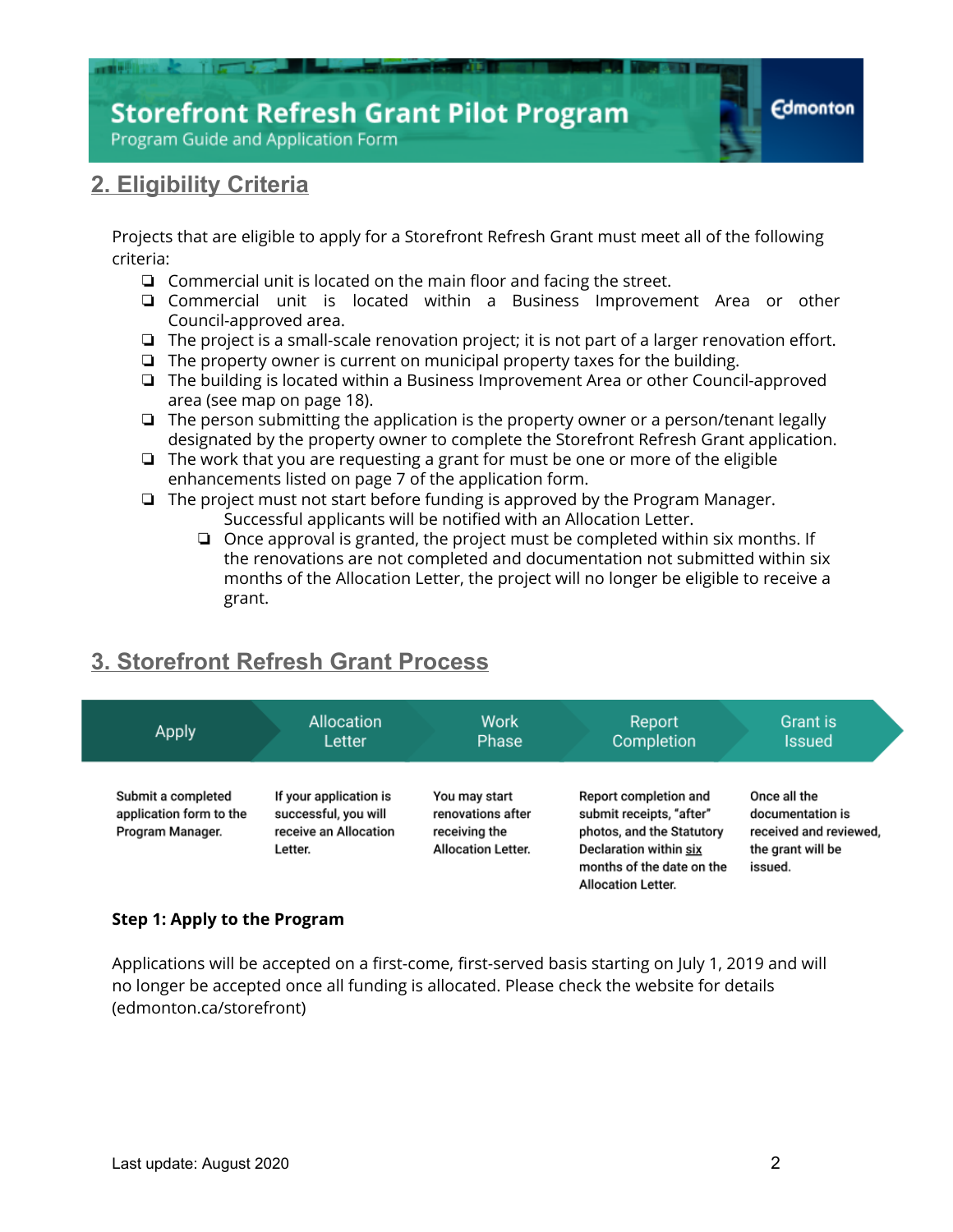Program Guide and Application Form

- How to apply:
	- Review the program guide and application package.
	- $\circ$  Complete an application package. The application form (found below) details the documentation that has to be submitted with the application package.
	- Submit a completed application package to the Program Manager during an application period.

Important to Know

- There is no waiting list for the program and incomplete applications are not kept on file.
- Review by the Program Manager is not a formal review of plans and does not guarantee that projects will be approved for Development or Building Permits.
	- Please note that it is your responsibility to determine whether permits are required for their Storefront Refresh Grant project. You can email [developmentservices@edmonton.ca](mailto:developmentservices@edmonton.ca) to determine if any permits are needed for the work.

#### **Step 2: Allocation Letter**

Applications are reviewed by the Program Manager for completeness and project eligibility. If the Program Manager approves the application, an Allocation Letter will be sent to you.

The Allocation Letter outlines the following:

- The allocated funding for the approved project;
- The description of the project; and
- The date by which the project is required to be completed six months from the date of the Allocation Letter.

Please note that all decisions by the Program Manager to approve or decline an application are final and cannot be appealed.

#### **Step 3: Work Phase**

You may begin work on your Storefront Refresh Grant project once an Allocation Letter is received and all applicable permits are obtained. Please note that any work started, including purchasing materials, before this time will not be eligible for reimbursement. The project must be completed in its entirety by the deadline in the Allocation Letter.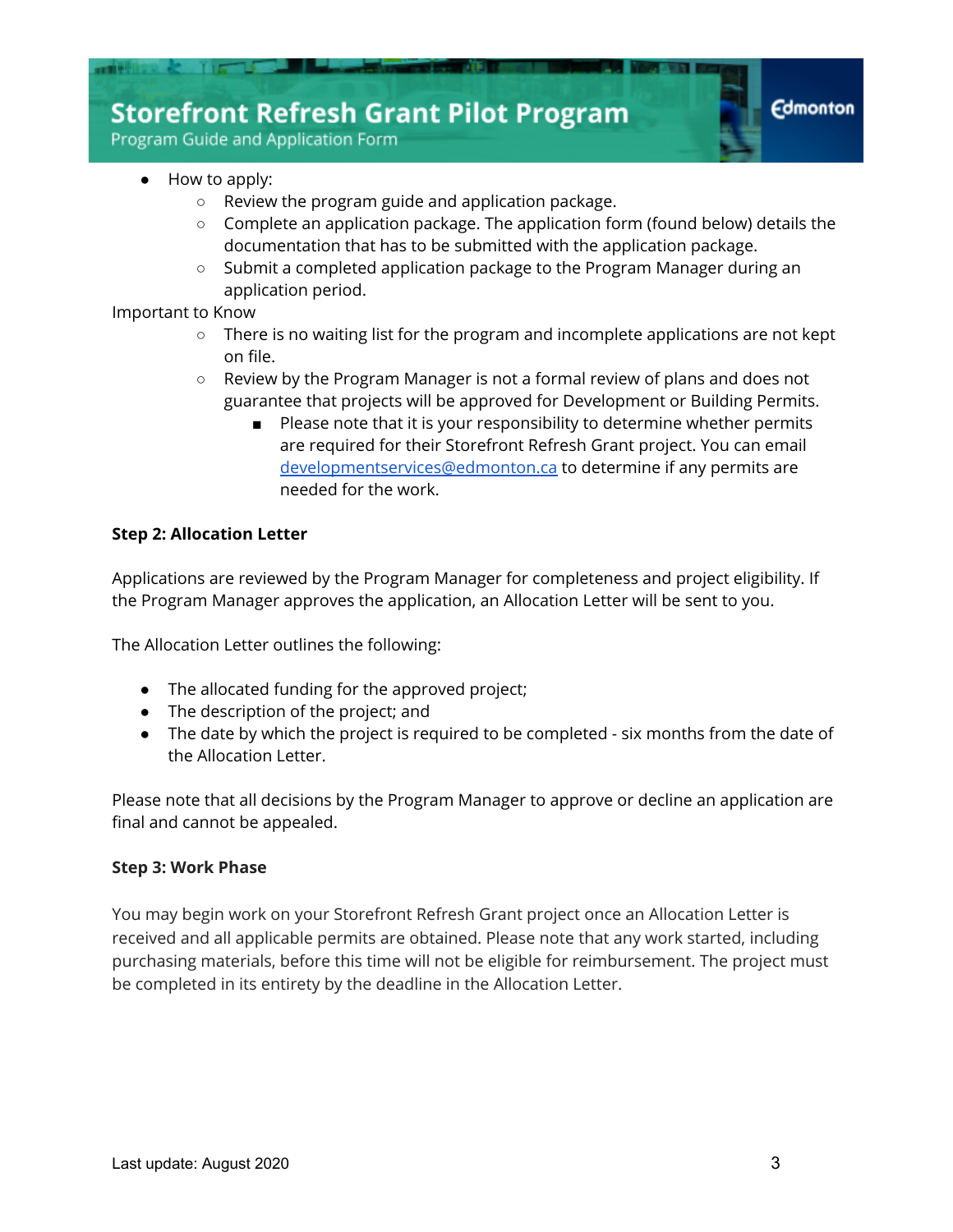Program Guide and Application Form

#### **Step 4: Report Completion and Submit Required Documentation**

You must report completion to the Program Manager by the assigned completion date for your project, which is **six months after the date of the Allocation Letter**. At the same time that completion is reported, all reimbursement documentation must be submitted. This documentation includes:

- Invoices and/or receipts including proof of payment for the eligible work.
- Three "after" photos of the completed renovations. One must be a photograph of the entire storefront.
- A copy of the most current property tax notice.
- A signed Statutory Declaration.
- Permit service reports showing that any work requiring a permit has been completed to the satisfaction of the City (if necessary). You can arrange for a permit inspection by calling 311.

A Statutory Declaration must be commissioned by a Commissioner for Oaths or Notary Public. You may contact a Commissioner of Oaths on your own or you can contact the Program Manager to arrange a meeting with a Commissioner of Oaths who will be provided by the City at no charge. It is important to report completion and submit documentation within the six month time frame as failure to do so will result in your grant being reallocated.

### **5. Grant is Issued**

Once completion is reported, the Program Manager will review submitted documents. The maximum grant amount issued will be 50% of the total eligible items of work identified in the Allocation Letter, to a maximum of \$1,000. A grant cheque will be sent by mail once all documentation is submitted and verified.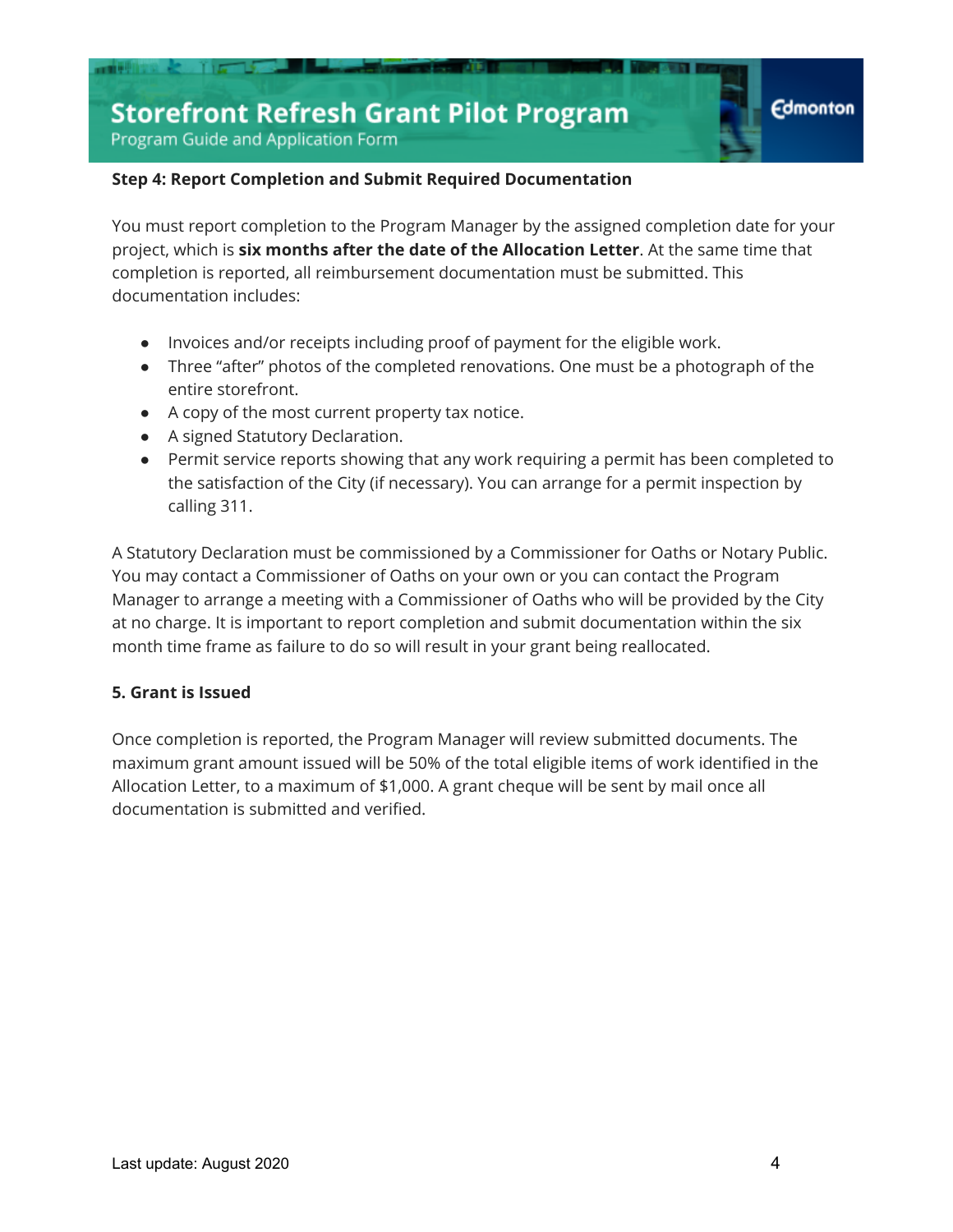## **Key Things To Know**

The Storefront Refresh Grant team is here to support you through the grant process. We want you to succeed! However, there are some key things to understand about the grant in order to be successful.

- 1. If you start work before receiving an Allocation Letter, the project will not receive a grant.
- 2. It is your responsibility to determine whether or not the Storefront Refresh Grant project needs a permit to complete, and if so, it is your responsibility to obtain any necessary permits, such as building permits, electrical, or signage. Reimbursement will not be granted to projects that are completed without the necessary permits.
	- a. If you speak with the Service Centre and they inform you that you do not need a permit, we strongly encourage you to verify this in writing.
- 3. It is your responsibility to manage contactors and keep track of invoices.
- 4. It is your responsibility to request approval for any changes in design after the Agreement is signed.
- 5. If you miss the deadline to submit documentation, the program file will be closed and the grant funding reallocated to a different applicant.
- 6. Grant maximums will not exceed \$1,000.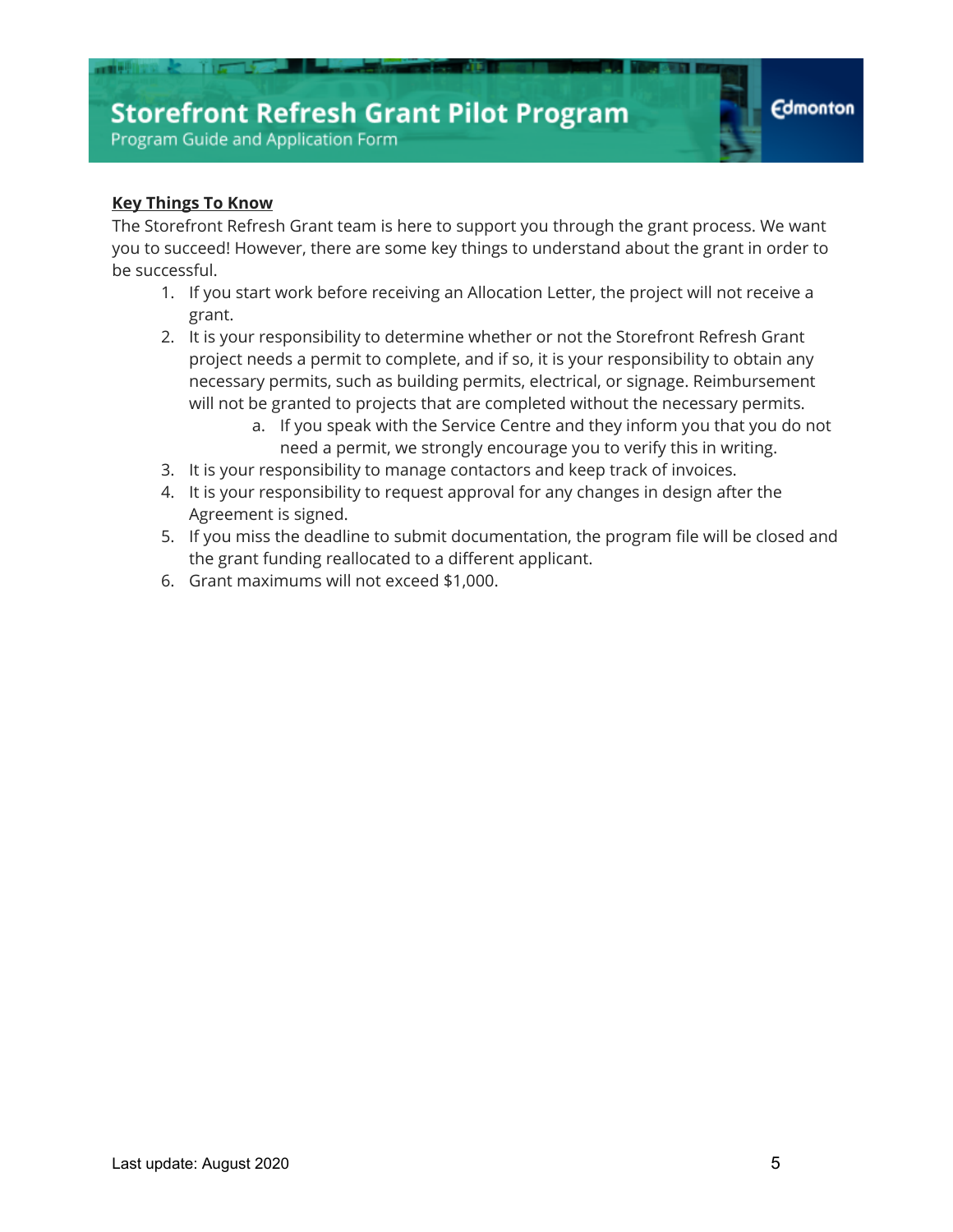

## **4. Application Package**

**Note:** This application form must be completed in full, including:

- ❏ Part 1: Applicant/Property Information
- ❏ Part 2: Eligible Renovations Checklist
- ❏ Part 3: Attach Required Documentation
- ❏ Part 4: Applicant Declaration, Authorization for Agent of the Property Owner, and Verification of Signing Authority (if the property owner is a company)

Incomplete applications, and those that do not meet the eligibility criteria, will not be evaluated or kept on file.

Your name, contact information, and project information is collected in accordance with 33(c) of the Freedom of Information and Protection of Privacy (FOIP) Act. This information will be used to administer the Storefront Refresh Program. If you have any questions about the collection and use of your personal information, contact the Storefront Refresh Program Manager at 780-496-6196, 9th Floor 10111 104 Ave, Edmonton Alberta T5J 0J4. Please note that the name and location of buildings, building details, building designs, grant amounts, and total costs of projects may be released to various organizations, the media and the public in connection with the Storefront Refresh Program.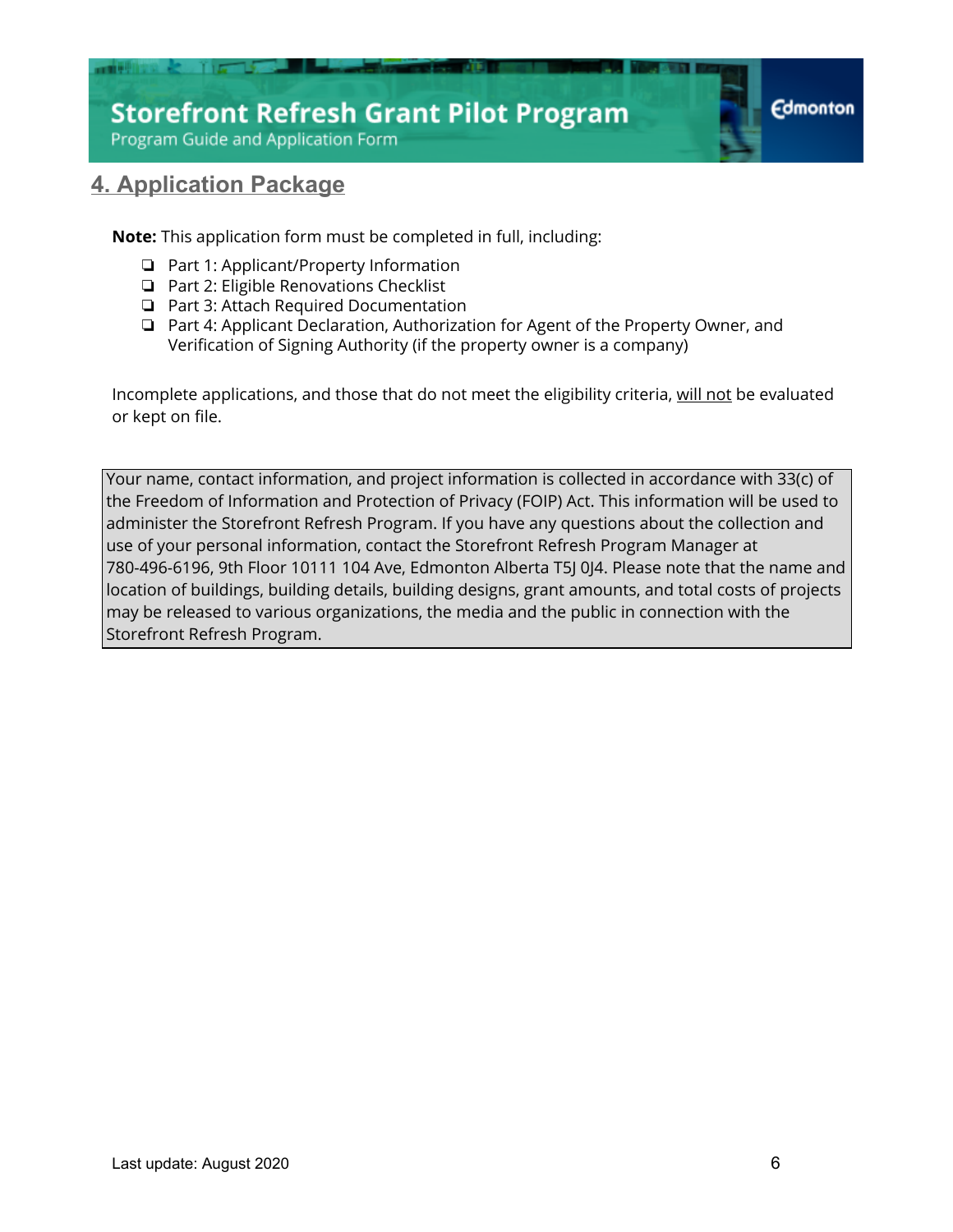# Storefront Refresh Grant Pilot Program<br>Program Guide and Application Form

mit



## Part 1: Applicant/Property Information

| *Fill out all fields. Incomplete applications will not be considered or kept on file.                     |  |  |  |  |
|-----------------------------------------------------------------------------------------------------------|--|--|--|--|
|                                                                                                           |  |  |  |  |
|                                                                                                           |  |  |  |  |
| Applicant is the: $\Box$ property owner $\Box$ agent of the property owner $\Box$ tenant                  |  |  |  |  |
|                                                                                                           |  |  |  |  |
|                                                                                                           |  |  |  |  |
|                                                                                                           |  |  |  |  |
| If the applicant is not the property owner, please fill out the following:                                |  |  |  |  |
|                                                                                                           |  |  |  |  |
|                                                                                                           |  |  |  |  |
|                                                                                                           |  |  |  |  |
|                                                                                                           |  |  |  |  |
| <b>Project Information</b>                                                                                |  |  |  |  |
|                                                                                                           |  |  |  |  |
|                                                                                                           |  |  |  |  |
| you can look up your property's legal address at maps.edmonton.ca                                         |  |  |  |  |
| Commercial Business Type (select one):                                                                    |  |  |  |  |
| <b>Q</b> Personal Service<br>$\Box$ Retail<br>$\Box$ Restaurant/Cafe                                      |  |  |  |  |
| <b>D</b> Other: _______________<br>□ Vacant                                                               |  |  |  |  |
| Have you/do you intend to apply for any other City of Edmonton grant programs to support<br>this project? |  |  |  |  |
| Storefront Improvement Program<br>❏                                                                       |  |  |  |  |
| Heritage Grant<br>❏                                                                                       |  |  |  |  |
| <b>Community Mural Matching Grant</b><br>❏                                                                |  |  |  |  |
| Building Energy Retrofit Accelerator<br>❏                                                                 |  |  |  |  |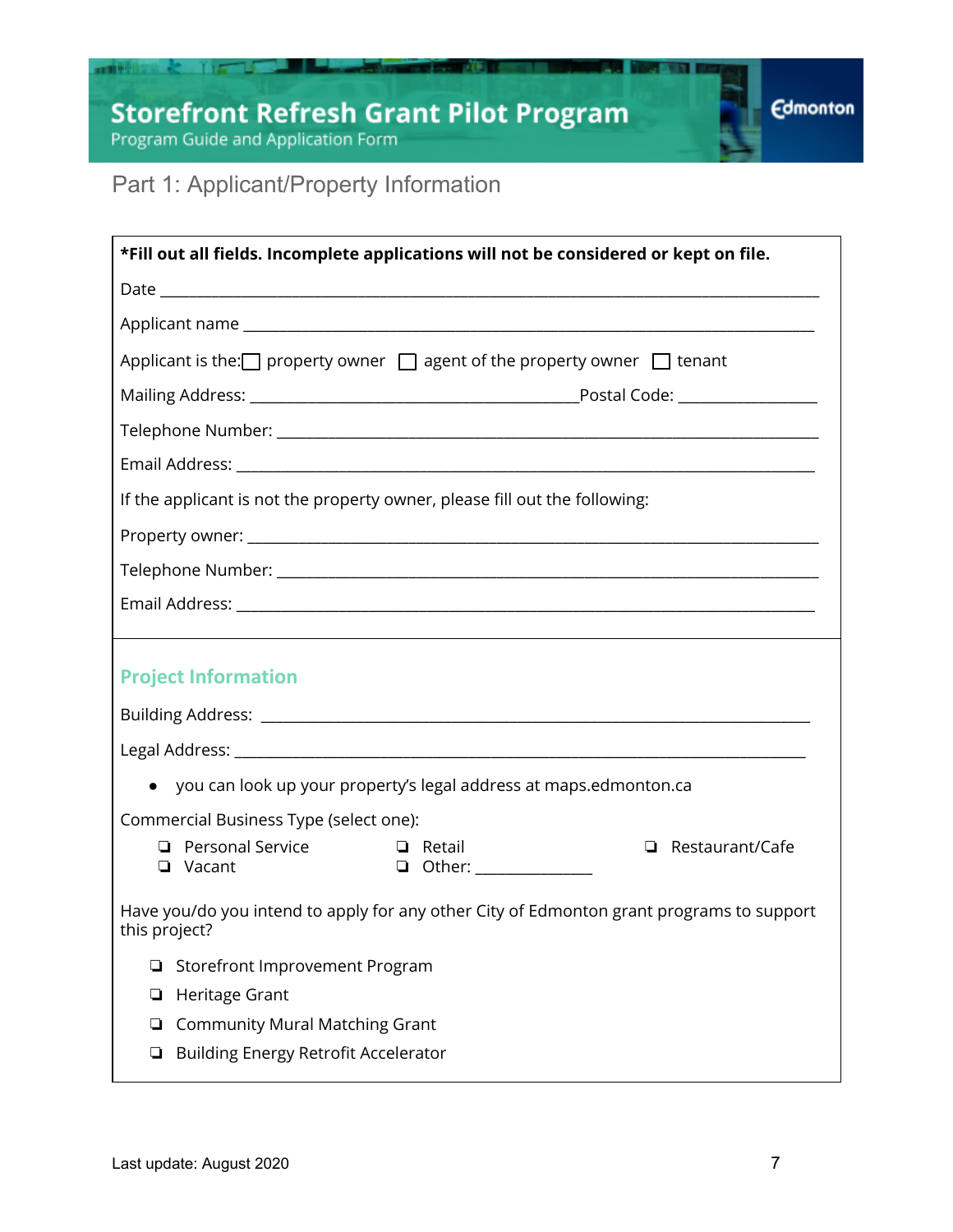## Part 2: Eligible Renovations Checklist

Please check the renovation(s) that will be included in your Storefront Refresh Project. Only renovations on this list will be eligible for program funding. If your project includes additional elements not listed on this form, please list them as an attachment. As a reminder, this program funds small-scale renovations; projects which are part of a larger renovation effort will not be eligible for funding. In addition to the relevant notes found below the checklist, please refer to page 13 if your storefront is near an Edmonton Fire connection or hydrant.

| Renovation                                                     | Additional<br>Information |
|----------------------------------------------------------------|---------------------------|
| <b>Accessibility Ramps</b>                                     | See note 1 below          |
| <b>Benches</b>                                                 | See note 1 below          |
| <b>Bike Racks</b>                                              | See notes 1 & 2 below     |
| <b>Planter Boxes</b>                                           | See note 3 below          |
| <b>Murals</b>                                                  | See note 4 below          |
| Perpendicular (Blade) Signs                                    | See note 5 below          |
| Decorative Exterior Lighting                                   | See note 6 below          |
| Minor Sidewalk Café                                            | See note 7 below          |
| Hanging Baskets                                                | N/A                       |
| <b>Repairs to Existing Awnings</b>                             | N/A                       |
| Repairs to Existing Entrance Steps/Landing                     | N/A                       |
| Power Washing                                                  | N/A                       |
| Painting<br>(includes application of an anti-graffiti coating) | N/A                       |

1. If you wish to install street furniture on public property (eg. a City sidewalk), then you may require approval from the City's Parks and Roads Services. This is to ensure that there is enough space on the sidewalk for pedestrians, strollers, and people using mobility aids (eg. wheelchairs) to pass through. Please visit [this page](https://www.edmonton.ca/business_economy/licences_permits/road-rights-of-way.aspx) of the City website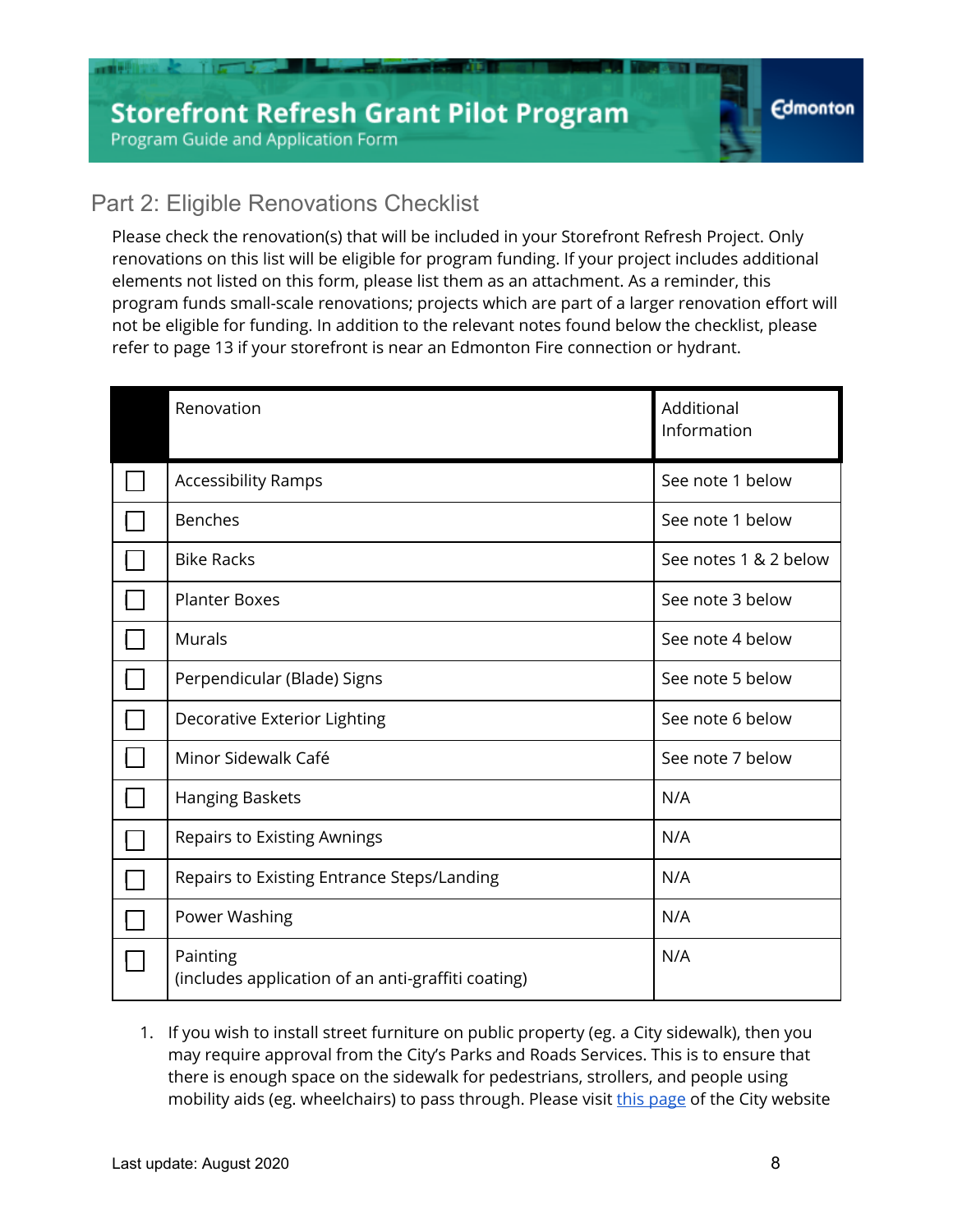Program Guide and Application Form

for more information on this process, and for application forms. If you have questions about the application, please consult Development Services [\(developmentservices@edmonton.ca\)](mailto:developmentservices@edmonton.ca) to determine what permits are required to complete your project.

- 2. Bike racks will only be funded in the program if they are decorative and/or aesthetically pleasing. In other words, they must contribute to increasing the storefront's curb appeal.
- 3. If you wish to install a planter box on public property, your project must adhere to [these](https://www.edmonton.ca/documents/PDF/Planters_Guidelines.pdf) [guidelines](https://www.edmonton.ca/documents/PDF/Planters_Guidelines.pdf) and will require a permit. Please consult Development Services [\(developmentservices@edmonton.ca\)](mailto:developmentservices@edmonton.ca) to determine what permits are required to install your planter box. Please note: the Storefront Refresh Grant funding will cover the materials/labour to build the planter box, and the dirt needed to fill it, but **not** the plant material itself.
- 4. Murals must be installed with an anti-graffiti coating.
- 5. All new signage requires a sign permit. As of 2019, cost of this permit \$282.00. More information and the application form can be found on [this page](https://www.edmonton.ca/programs_services/permanent-signs.aspx) of the City website.
- 6. Depending on the type of lighting you're looking to install, a permit may be required. Please consult Development Services ([developmentservices@edmonton.ca\)](mailto:developmentservices@edmonton.ca) to determine what permits are required to complete your lighting project. Please note: it may take six weeks or more to get an approved Development Permit and Building Permit, depending on the time of year and the complexity/scope of your project.
- 7. Please refer to page 15 of this document for more information on Minor Sidewalk Cafes.

## Part 3: Attach Required Documentation

To complete the application, please attach the following documentation:

- ❏ Three photos of the existing storefront (ie. your project's "before" photos). One must be a photograph of the entire storefront.
- ❏ Signed Applicant Declaration and, if the applicant is not the property owner, a signed Authorization for Agent of the Property Owner.
- ❏ Verification of Signing Authority, if the property owner is a registered company and a corporate seal is unavailable.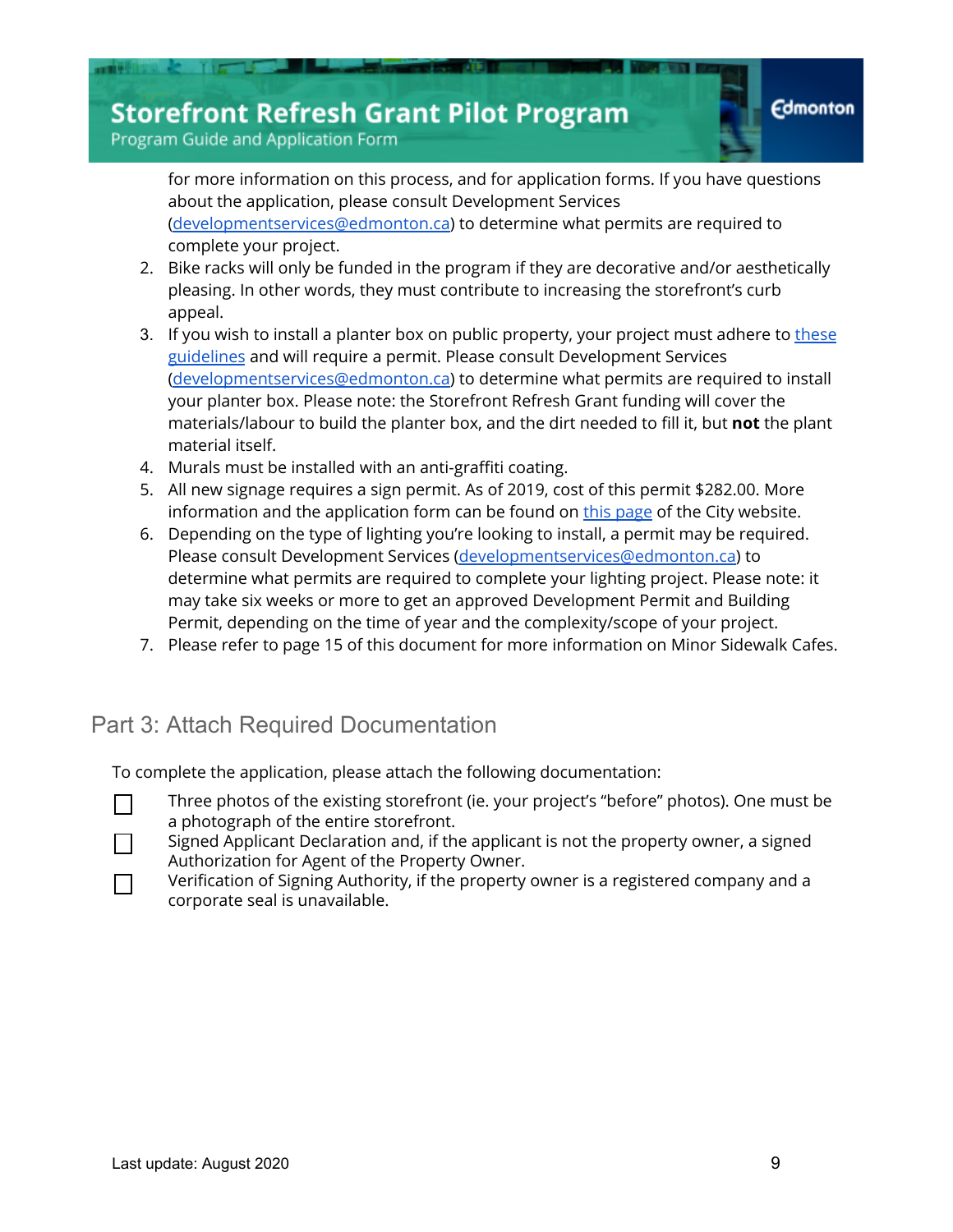# **Storefront Refresh Grant Pilot Program**<br>Program Guide and Application Form

an Mit

**Edmonton** 

## Part 4: Applicant Declaration and Authorization for Agent of the Property Owner

|  | <b>APPLICANT DECLARATION</b>                                                                                                                                                                                                                                                                                                                                                                                                                                                                                                                                                                                                                                                                                                                                                                                                                                                         |  |  |  |
|--|--------------------------------------------------------------------------------------------------------------------------------------------------------------------------------------------------------------------------------------------------------------------------------------------------------------------------------------------------------------------------------------------------------------------------------------------------------------------------------------------------------------------------------------------------------------------------------------------------------------------------------------------------------------------------------------------------------------------------------------------------------------------------------------------------------------------------------------------------------------------------------------|--|--|--|
|  | I understand that submitting an application package <b>does not</b> guarantee funding by way of a<br>Storefront Refresh Grant. I further certify that:                                                                                                                                                                                                                                                                                                                                                                                                                                                                                                                                                                                                                                                                                                                               |  |  |  |
|  | 1. I/we have reviewed the Program Guide and I/we understand the conditions<br>attached to the funding;<br>2. This application includes all relevant documentation;<br>3. All information in this application, and in supporting documents, is true and complete to<br>the best of my/our knowledge;<br>4. Incomplete applications, and those that do not meet the eligibility criteria, will not be<br>evaluated or kept on file;<br>5. If funding is approved, work will be completed in accordance with the terms and<br>conditions of the Allocation Letter provided by the City.<br>6. I/we acknowledge that it is my/our responsibility to determine whether or not my/our<br>Storefront Refresh project needs a permit to complete, and to therefore obtain any<br>necessary permits. Reimbursement will not be granted to projects completed without<br>the required permits; |  |  |  |
|  |                                                                                                                                                                                                                                                                                                                                                                                                                                                                                                                                                                                                                                                                                                                                                                                                                                                                                      |  |  |  |
|  | 7. I/we understand that all decisions regarding applications are final and cannot be<br>appealed                                                                                                                                                                                                                                                                                                                                                                                                                                                                                                                                                                                                                                                                                                                                                                                     |  |  |  |
|  | 8. I/we acknowledge that funding is granted on a first come, first served basis.<br>Submission of an application package does not guarantee grant funding.                                                                                                                                                                                                                                                                                                                                                                                                                                                                                                                                                                                                                                                                                                                           |  |  |  |
|  | <b>Applicant Signature</b><br>Date                                                                                                                                                                                                                                                                                                                                                                                                                                                                                                                                                                                                                                                                                                                                                                                                                                                   |  |  |  |
|  | Name (please print)                                                                                                                                                                                                                                                                                                                                                                                                                                                                                                                                                                                                                                                                                                                                                                                                                                                                  |  |  |  |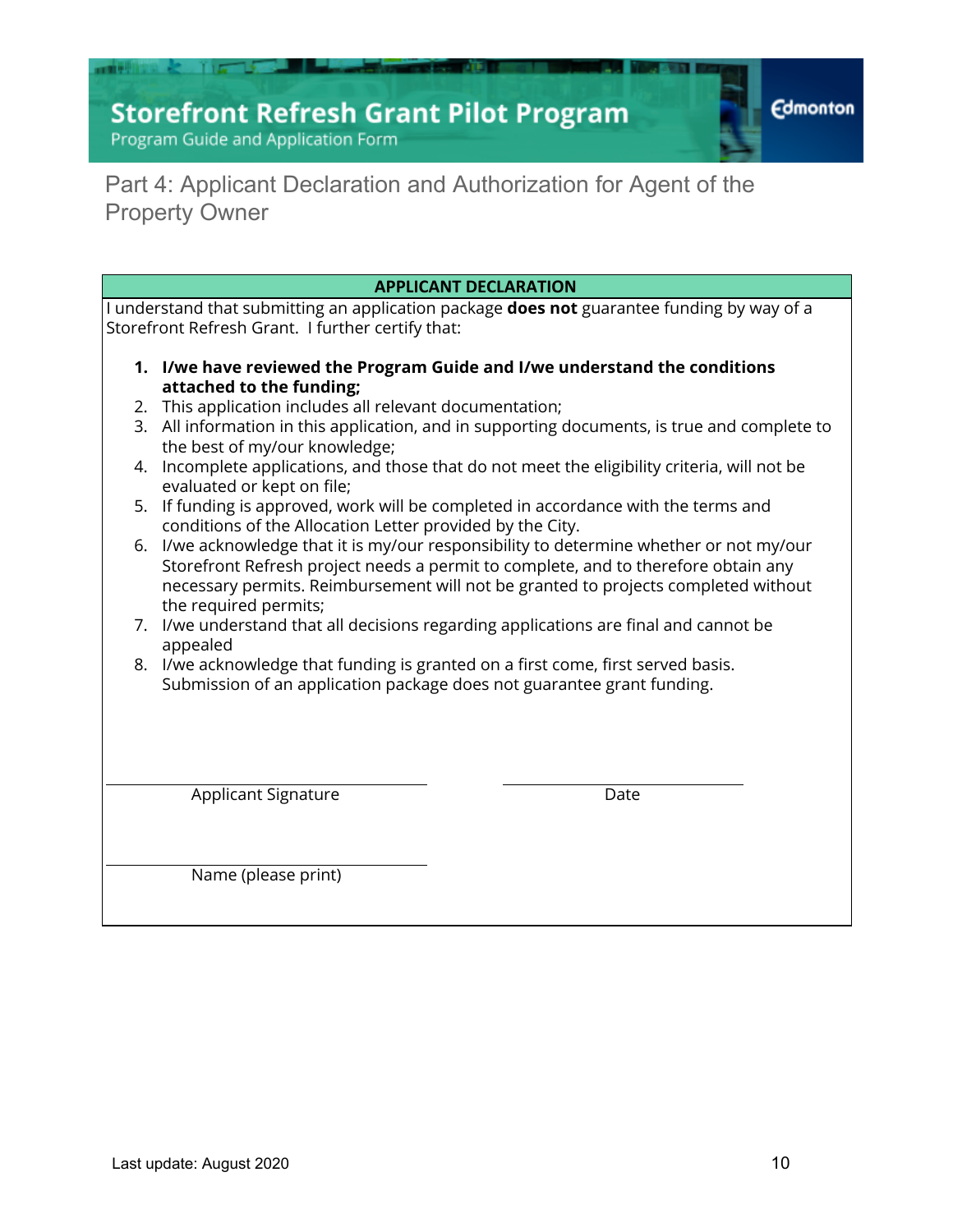

| <b>AUTHORIZATION FOR AGENT OF THE PROPERTY OWNER</b><br>(complete only if Applicant is not the registered Property Owner) |                                                                                         |  |  |
|---------------------------------------------------------------------------------------------------------------------------|-----------------------------------------------------------------------------------------|--|--|
| $I/We, \_\_$<br>authorize<br>application.                                                                                 | the owner of the subject property hereby<br>to act on my/our behalf with respect to the |  |  |
| Signature of Property Owner<br>Corporate Seal                                                                             | Date                                                                                    |  |  |

*Please note that if the property owner is a registered company, you must add the Corporate Seal over your signature. If you do not have access to a Corporate Seal, you must sign the Verification of Signing Authority on page 19. Please note that this document does require to be signed in the presence of a Commissioner for Oaths. If it is more convenient for you, the City of Edmonton can arrange for you to meet with a Commissioner of Oaths to complete the document for free. Please contact the Program Manager to book an appointment.*

## How to Apply/Contact Us

- 1. Review the program guidelines to ensure that your project meets the eligibility criteria.
- 2. Complete and submit your completed application to the Program Manager.

## **Projects that have started construction before an Allocation Letter is mailed to the applicant are ineligible to receive a grant.**

Contact us today to discuss your project.

Storefront Refresh Grant Pilot Program Manager Tel: 780-496-6196 Email: storefront.improvement@edmonton.ca [www.edmonton.ca/storefrontimprovement](http://www.edmonton.ca/storefrontimprovement)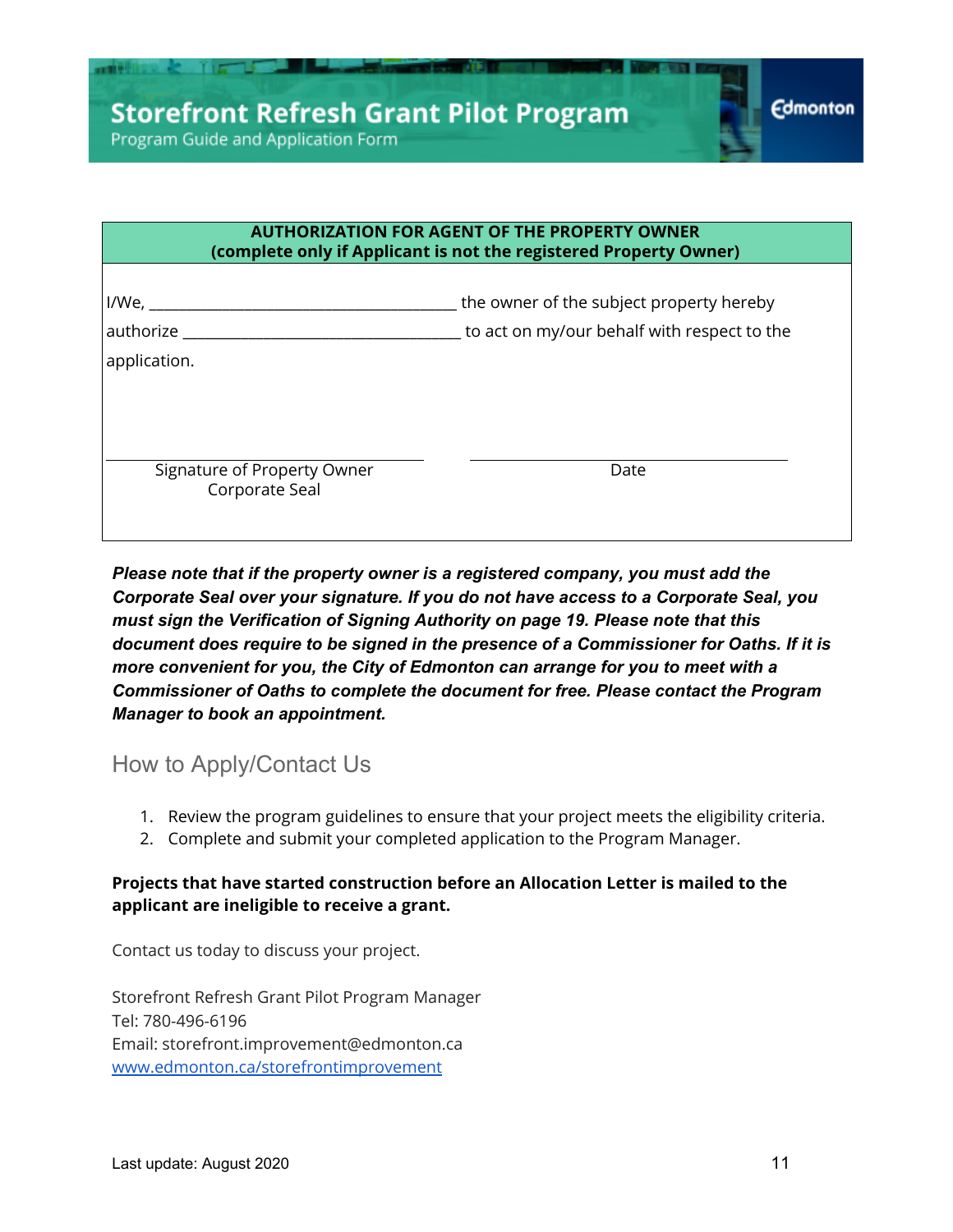## **5. Useful Information for your Storefront Refresh Project**

## **A. Items Ineligible for Reimbursement**

The following is a list of items which are ineligible for funding through the Storefront Refresh Program.

- Permit fees Insurance
- New windows or doors **e** Cladding
- Signage (excluding blade signage) Lightbulbs
- 
- 
- 
- 
- 
- 
- 
- 
- Security bars  **Rolling shutters**
- Incidentals Seasonal items (eg. ice sculptures)
	- Security spikes **by a struck of the Security Spikes •** Anti-Aviary spikes
- Marketing material and the settlement landscaping
- Plant material and the material and the Mindow cleaning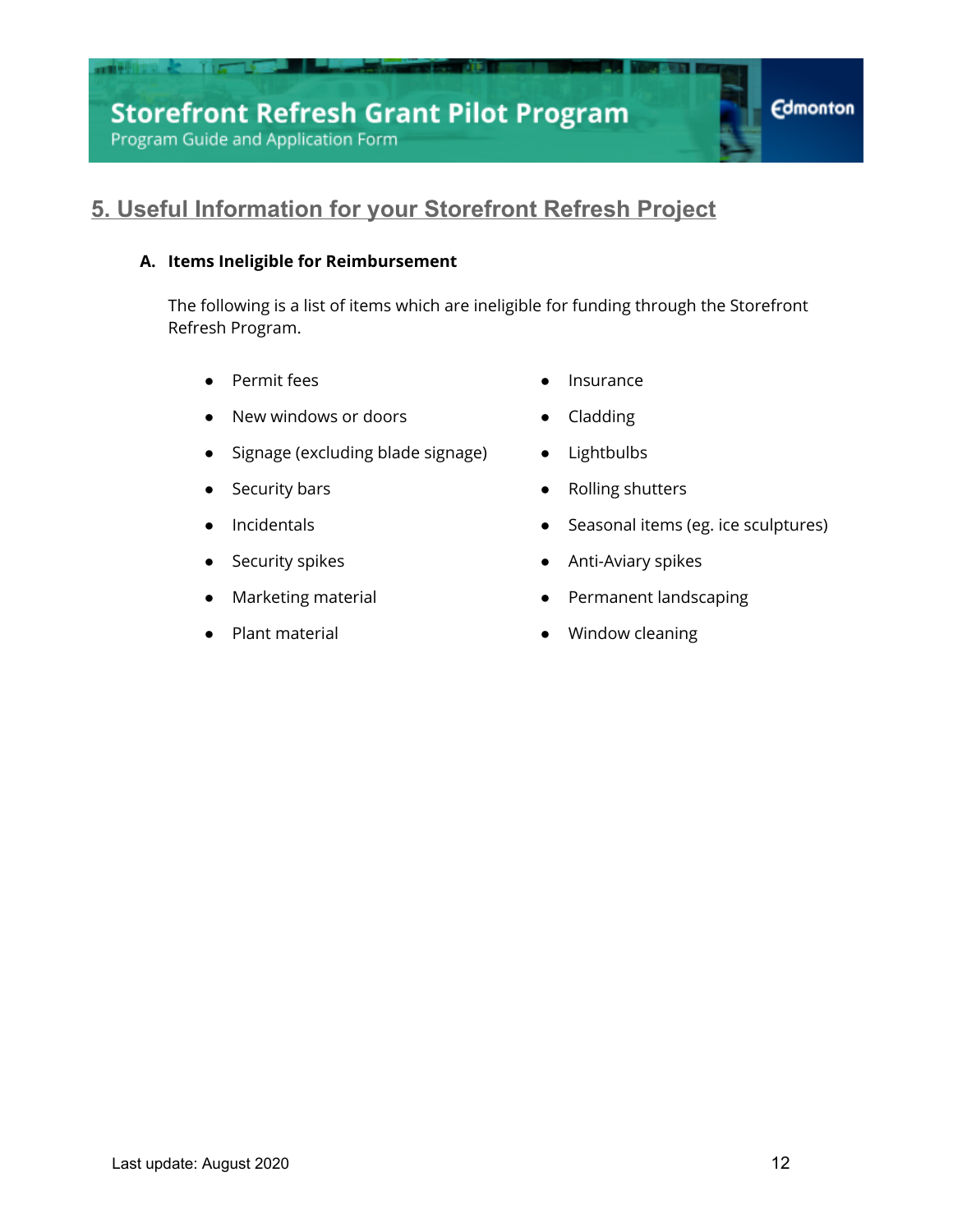#### **B . Clearance Requirements of the Edmonton Fire Service**

## **If building has a Fire Department Connection (Siamese)**

Ensure a FDC Sign is mounted on the building.



#### FDC (Fire Department Connection) Sign Details

- Fire department connections should be identified by a permanent<br>approved sign which must have the letters FDC at least 15 cm (6") high<br>with 2.5 cm (1") stroke in white text on a red background.
- Sign Dimensions  $-46$  cm  $\times$  30 cm ( $18" \times 12"$ )
- Sign Material Rust free aluminum. ٠
- · Sign to be mounted NO LOWER than 2.5m. (8 feet)

#### *Ensure clearance to FDC is maintained*.

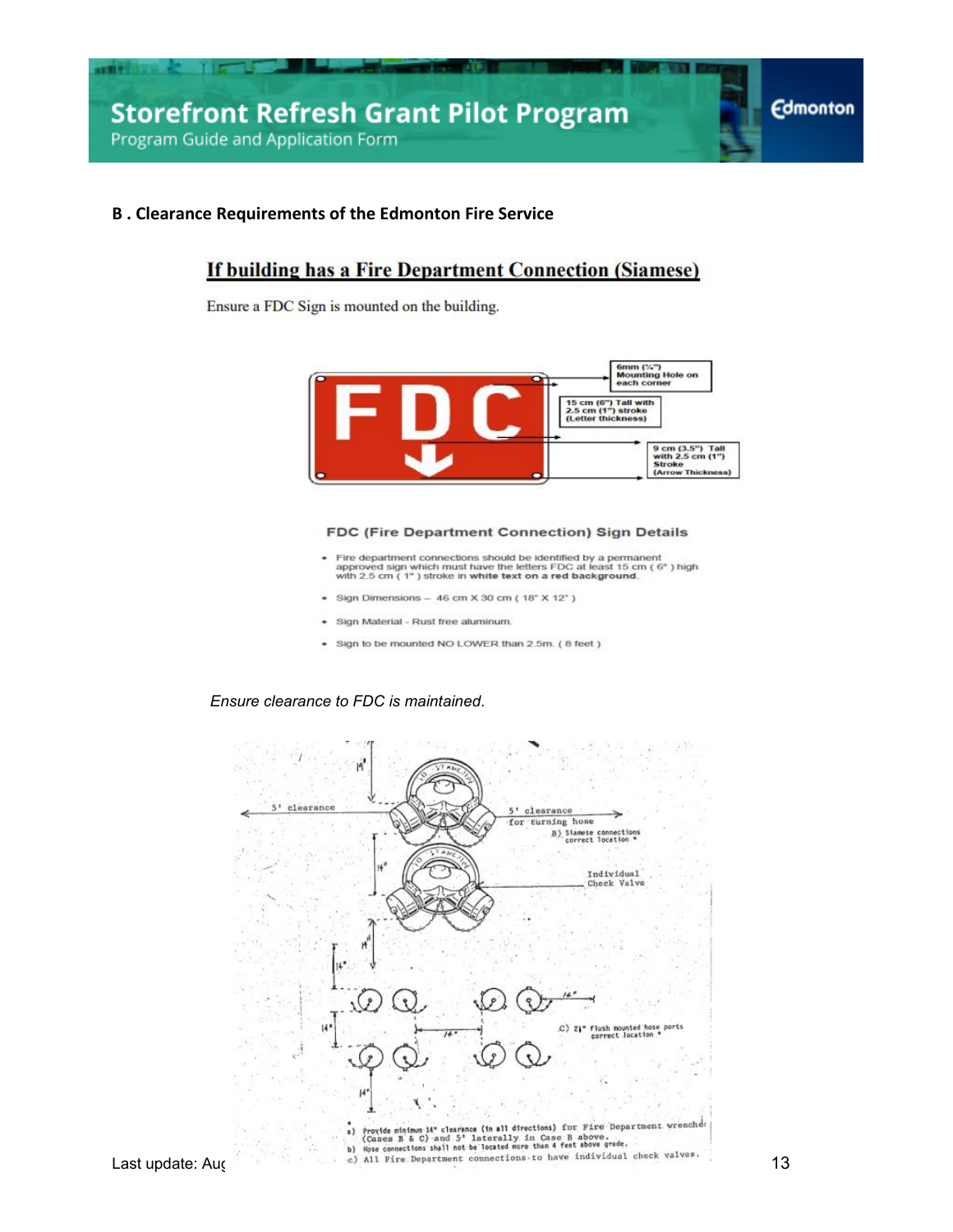

*Ensure clearance to hydrant is maintained (if hydrant is located in close proximity to business).*

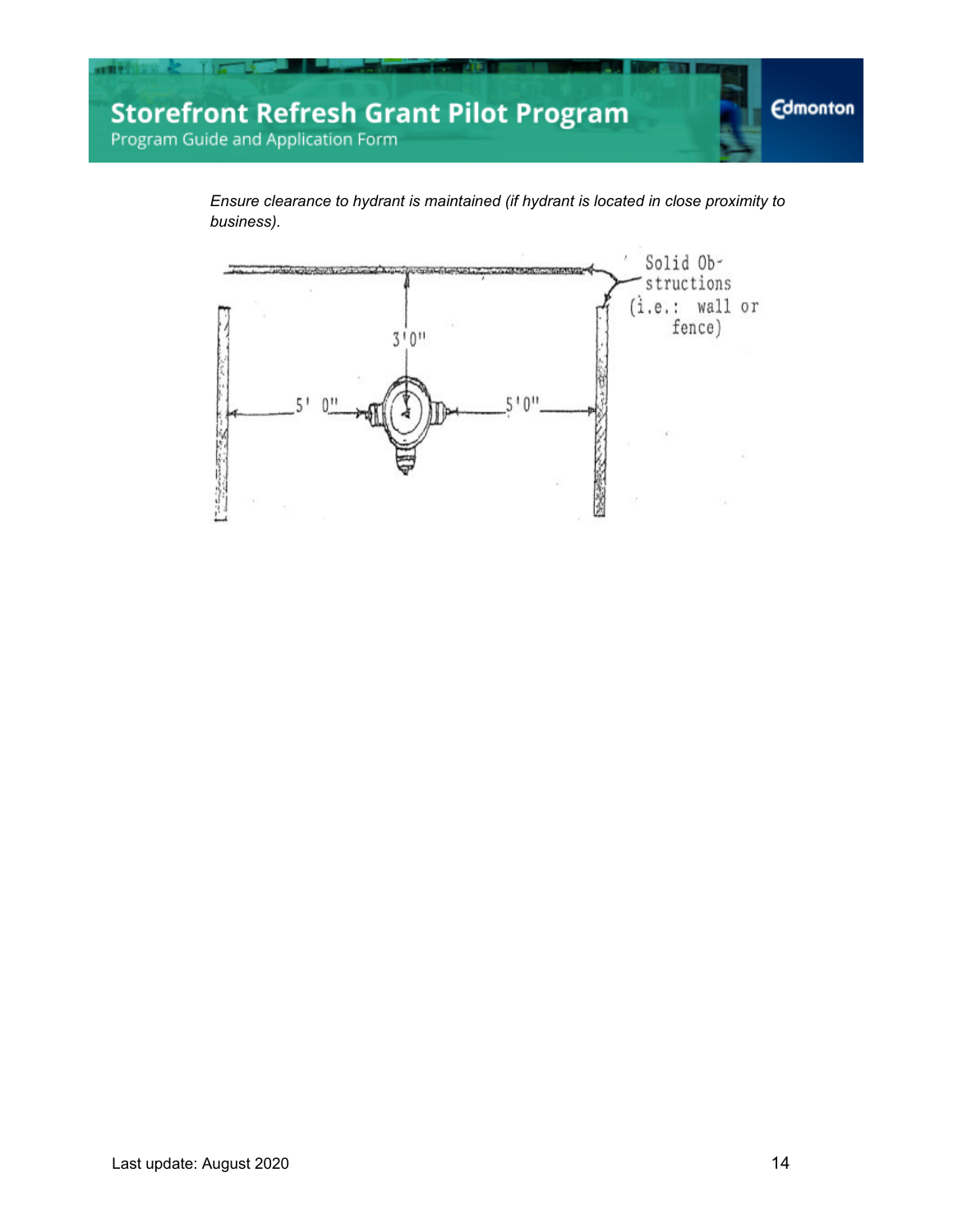## **C. Minor Sidewalk Cafe Information**

A Sidewalk Cafe is an extension of the use of a licenced restaurant, specialty food service, bar and neighbourhood pub, or similar business with additional seating being provided onto a designated area within the adjacent public road right of way. This includes sidewalks, boulevards, roadways and alleyways. There are two types of Sidewalk Cafe Permits – Minor and Major. Only Minor Sidewalk Cafes will be considered for reimbursement through the Storefront Refresh Program.

Criteria for a Minor Sidewalk Cafe:

- Maximum of eight seats located adjacent to a commercial building (with a valid business license), or closer to the curb with adequate setbacks.
- Should not be enclosed by railings or fencing
- Tables and chairs, and any movable heaters placed in the cafe area must be taken in at the end of each business day and stored off the Minor Sidewalk Café site, such that they do not block access to exits.
- No alcohol is permitted within the Minor Sidewalk Cafe. This includes liquor being served to patrons on the cafe and liquor being taken onto the cafe by patrons.
- Minor Sidewalk Cafes may be arranged in a row abutting the front property line of an existing eating or drinking establishment, or placed adjacent to the curb lane in accordance with the setback and pedestrian pathway requirements established by Transportation Services.
- The applicant must apply for a Minor Sidewalk Cafe Permit in accordance with the submission requirements, including a fully dimensioned site plan.
- Not required to have a physical barrier; a demarcated area is preferred.
- Must be removable within 24 hours; uses temporary structures only. No permanent structures allowed on road right of way.

### **How to Apply for a Minor Sidewalk Cafe:**

- 1. Apply for your Sidewalk Cafe Permit
- 2. Obtain your Sidewalk Cafe License
	- a. A separate Sidewalk Café Licence legal agreement is required from Transportation Operations for the use of public rights-of-way for a Major Sidewalk Café. Additional fees and specific performance conditions will be required as part of this approval. This agreement is typically executed once the Sidewalk Café Permit is approved.
	- b. Please note that your application for a Minor Sidewalk Cafe Permit initiates the licensing process as well.
- 3. Apply for Food Handling Permit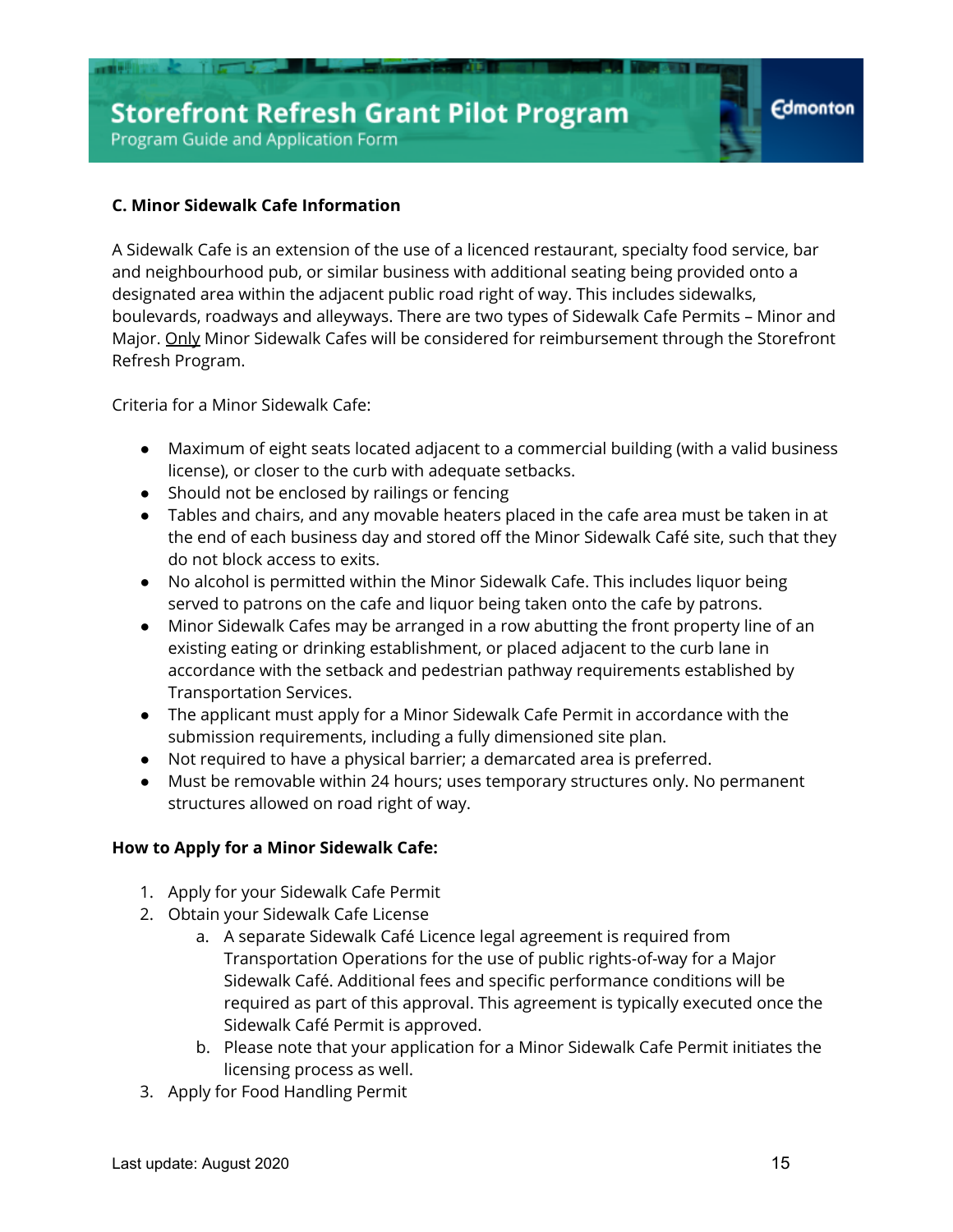Program Guide and Application Form

a. If you intend to serve food/beverage items patrons while they are using your Minor Sidewalk Cafe, you must apply for a Food Handling Permit, which would extend your service area. Alberta Health Services recommends applying for this permit 14 days in advance of your Sidewalk Cafe's proposed date of opening.

#### **Cost and Timelines:**

The cost to obtain a Minor Sidewalk Cafe Permit and License is \$518.00. Both the permit and license are valid for five years, at which point you may reapply if you wish to.

The average time to process and approve a Minor Sidewalk Cafe Permit and License Application is approximately 4-6 weeks. We recommend that you keep this in mind when determining the construction timelines of their Storefront Refresh Grant projects.



#### Example: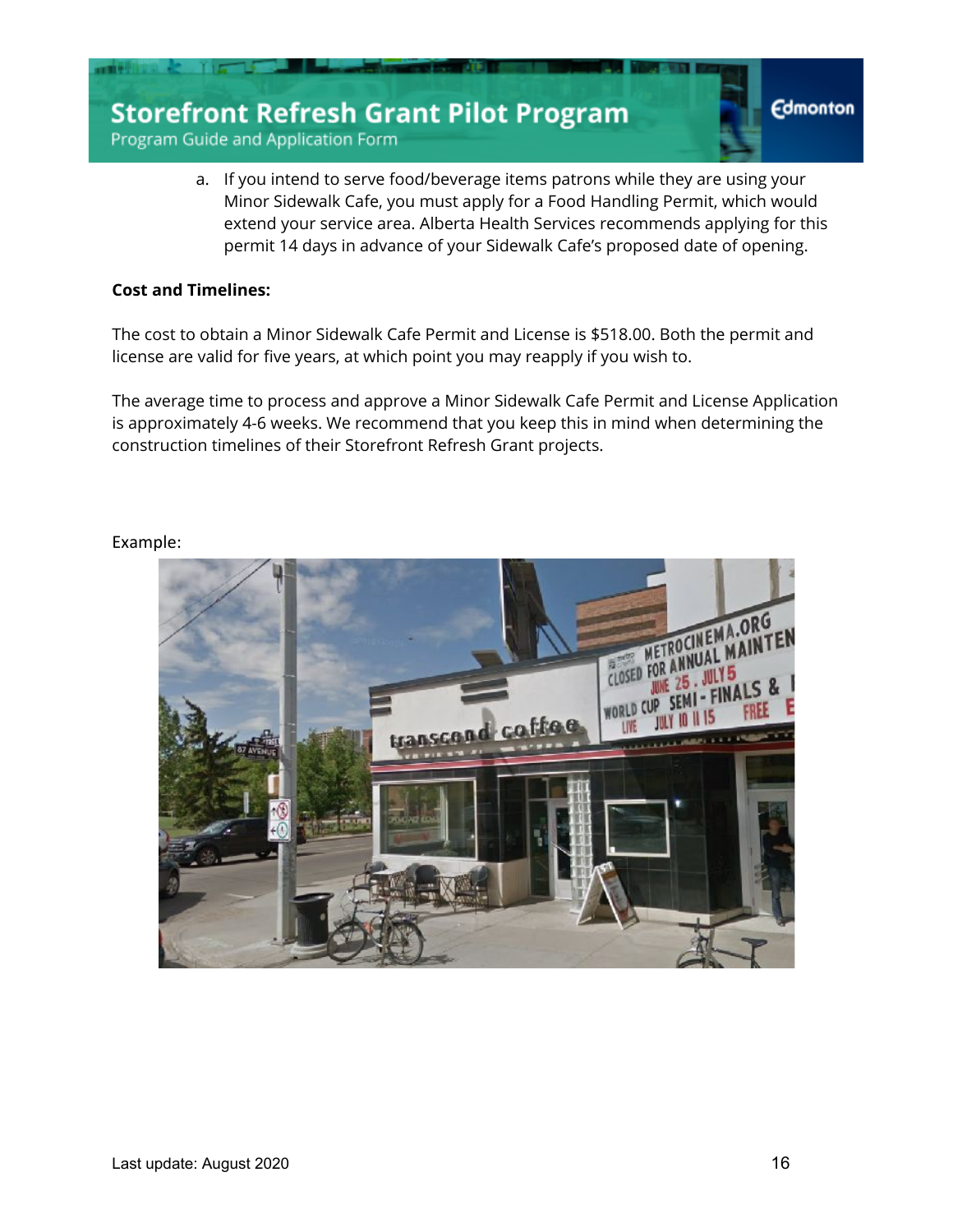

#### **Pedestrian Circulation, Access, and Setbacks for Minor Sidewalk Cafes:**

- 1. In heavily used pedestrian areas, a Minor Sidewalk Cafe should be set back a minimum of 2.5 meters from the curb, or provide a minimum of 2.5 m of unobstructed sidewalk width for pedestrian movement.
- 2. In lightly used pedestrian areas, the Minor Sidewalk Cafe should be set back a minimum of 2.0m from the curb, or provide a minimum of 1.5m of unobstructed sidewalk width for pedestrian movement.
- 3. The Minor Sidewalk Cafe must maintain a minimum 1.5 m clear path to the entrance of the restaurant or food establishment and a minimum 1.82 m clear path of pedestrian travel along the abutting Sidewalk
- 4. The Minor Sidewalk Cafe must ensure adequate access to adjacent fire connections (see below), parking meter, and trees for maintenance and servicing.
- 5. Minor Sidewalk Cafes should be designed for good accessibility.